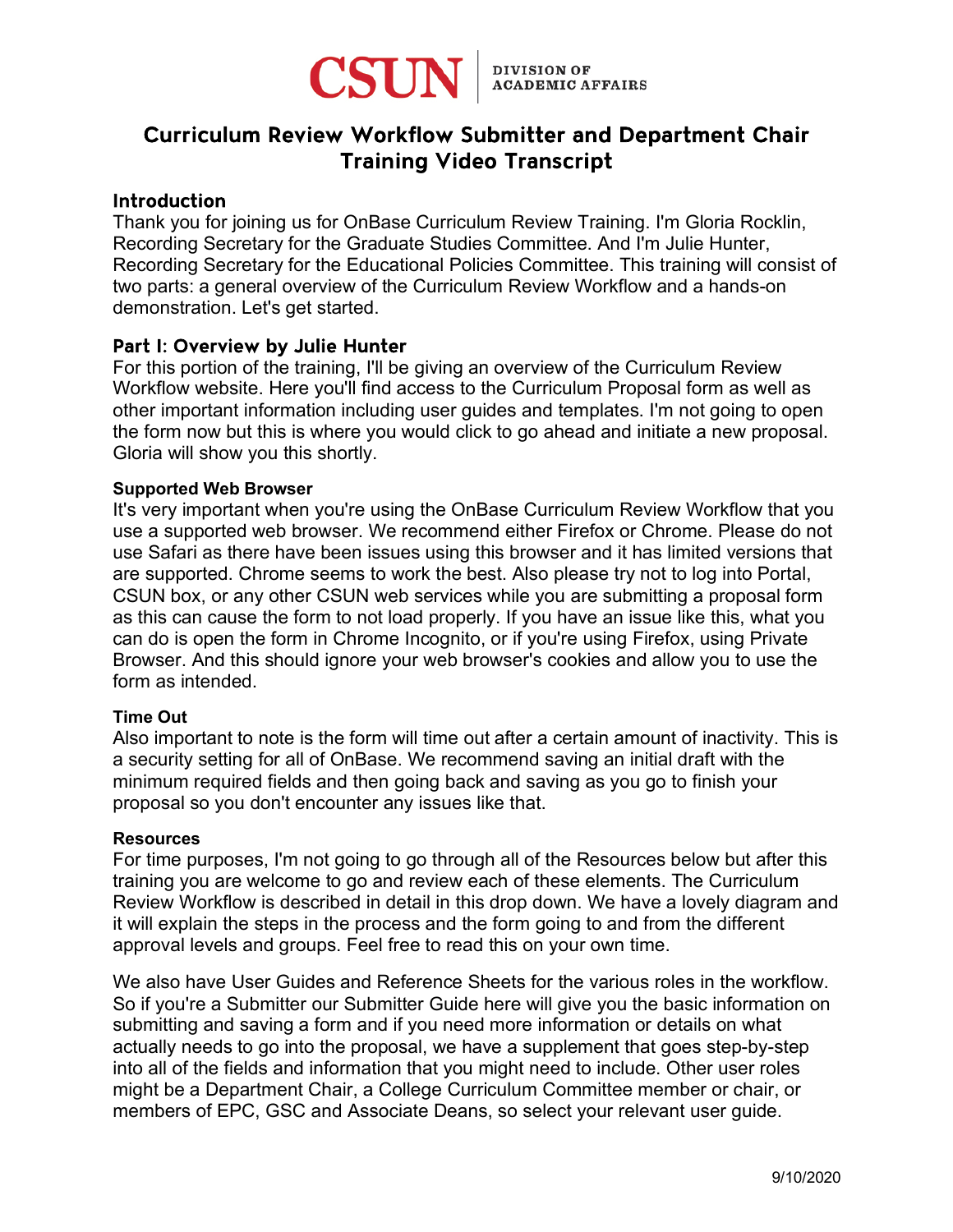We'll have some FAQs here for submitters, University Curriculum Deadlines, your college deadlines might differ, Resources, so we have both CSUN Resources and CSU Resources that are related to curriculum proposals, please read these as necessary. And we have some handy catalog copy templates, so if you are doing a new program proposal or a program modification you can use one of these templates. The rest of this you can look at on your own.

#### **Proposal Form Tips**

We do want to emphasize these proposal form tips over here on the left:

- Which, of course as I already said, using a supported web browser and not logging into other CSUN web services simultaneously.
- When you do open the form, make sure that the CSUN logo appears at the top left. If that's not showing there that's an indication that it didn't load properly.
- So when you fill out the form we recommend you start with filling out the minimum required fields and saving it as a draft. You'll be able to access it at a later time to finish completing the form which Gloria will demonstrate for you.
- You can use the print button at the bottom to save a PDF of the form before submitting or saving so you have a copy of what you've done.
- You can use copy and paste for fields with long text, such as the justification section, impact, etc. But we do recommend that you use the copy/paste instructions you can get to from this link and paste in plain text.
- When you submit your form, which Gloria will show you, you will get a confirmation message. So please make sure that you receive this message before you close your browser window.
- And as you're updating your proposal, please be sure to save your work regularly so that you don't get timed out.
- And finally, when you're done submitting your proposal, viewing or editing, always close your browser window when you're finished.

Now, I'm going to hand it over to Gloria who will go through all the steps for submitting a new curriculum proposal.

## Part II: Demonstration by Gloria Rocklin

For this portion of the training, I will demonstrate how to initiate a curriculum proposal form. From the Curriculum Review Workflow website, select the Curriculum Proposal Form button.

Enter all required fields. *Note: The required fields are indicated by a red asterisk and must be completed to submit the form.* 

- Select the College from the drop-down list.
- Select the Department or Program.
- The drop-down name filters based on the college selected.
- Enter your full name as the submitter.
- Enter your CSUN email address.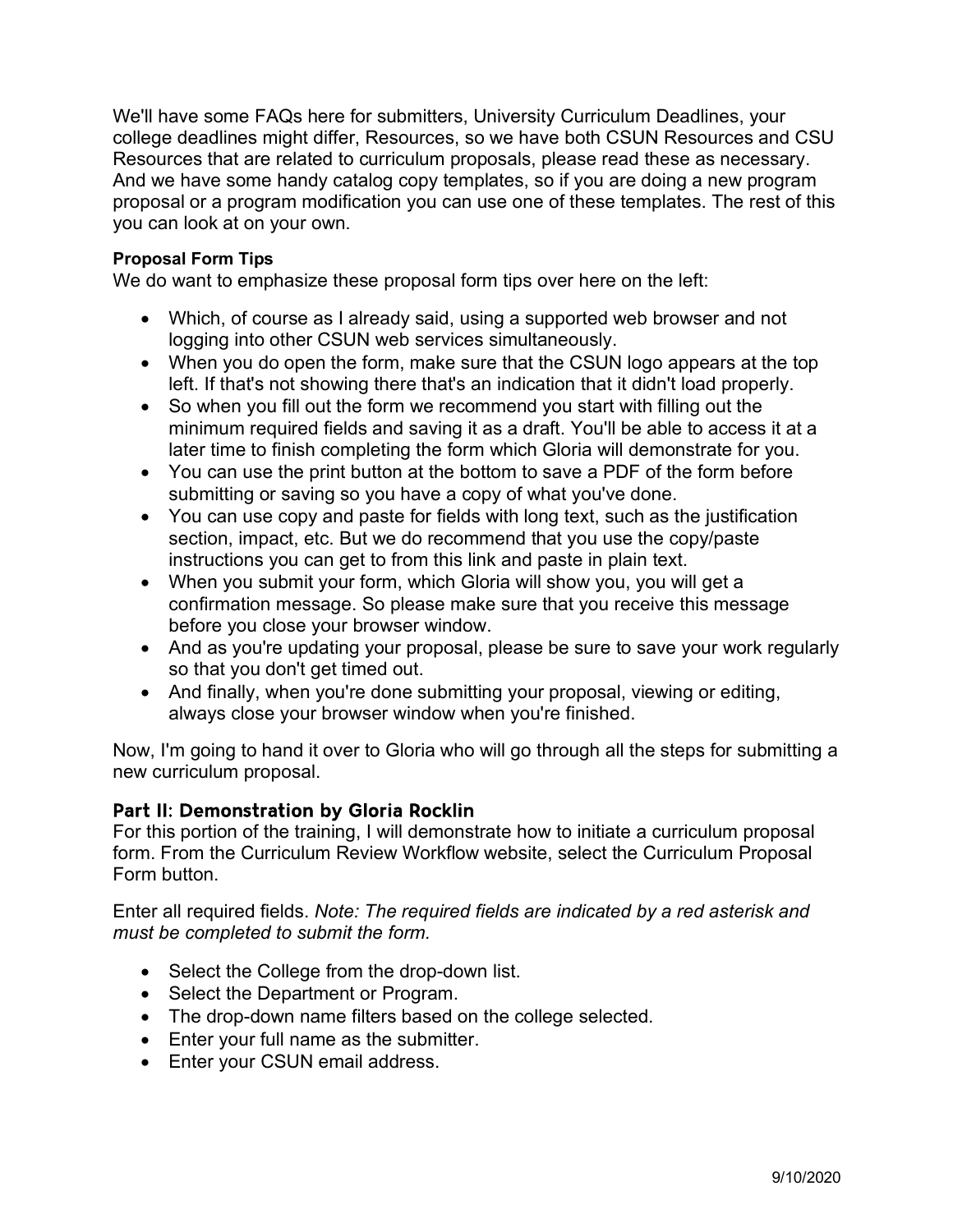## **Proposal Types**

There are 6 proposal types: New Course, Course Modification, Delete Course, New Program, Program Modification and Delete Program. I am going to select New Course. The form will only display the relevant fields for the proposal type selected.

#### **Additional Required Fields for New Courses**

Complete the following additional required fields to save the form.

- Does this new course proposal replace a current experimental course?
- Enter the Subject Abbreviation and Course Number.
- Select the Course Level.

*Note: Any text copied from another file or source must be pasted as plain text in the proposal form.*

#### **Attachments**

Files can be added to the attachment section. Select the Attach button to browse for the file. Select the file. Click open. Please upload attachments in PDF file format. Multiple supporting documents should be consolidated into one file and add attachments at the end of creating the proposal to avoid uploading multiple versions prior to submission.

#### **Record of Consultation**

Record of Consultation: Select the Add button. Enter the date, department or college, the department chair or program coordinator's name and select the concurrence.

#### **Printing or Saving a PDF Copy**

Select the Print button to Print or Save the proposal as a PDF.

#### **Saving the Proposal**

Select the submission status and SAVE AS DRAFT to complete the proposal at a later time. Then select the Submit button. The Submission Confirmation message displays the first time the form is submitted. Close the window or tab.

#### **Retrieving and Submitting a Saved Proposal**

Retrieve email notification. This may take up to 5 minutes. *Note: The email address is "no-reply-onbase@csun.edu".* Open the proposal from the email link. Login with your CSUN USER ID and password. Double-click on the proposal. The submitter can access the proposal at any time to view the updated proposal status. The Approvals and Comments section appears but is grayed out. Once you have completed the proposal, select Complete to submit the proposal to the department chair.

#### Department Chair

The department chair will receive an email notification with a link to access the submitted proposal form. The form will be read-only other than the chair's approvals and comments section. The chair can approve, deny or return for changes.

*Note: Be careful when selecting Deny, you do not want to select this decision instead of Return for Changes. A denied proposal will no longer be in the workflow.*